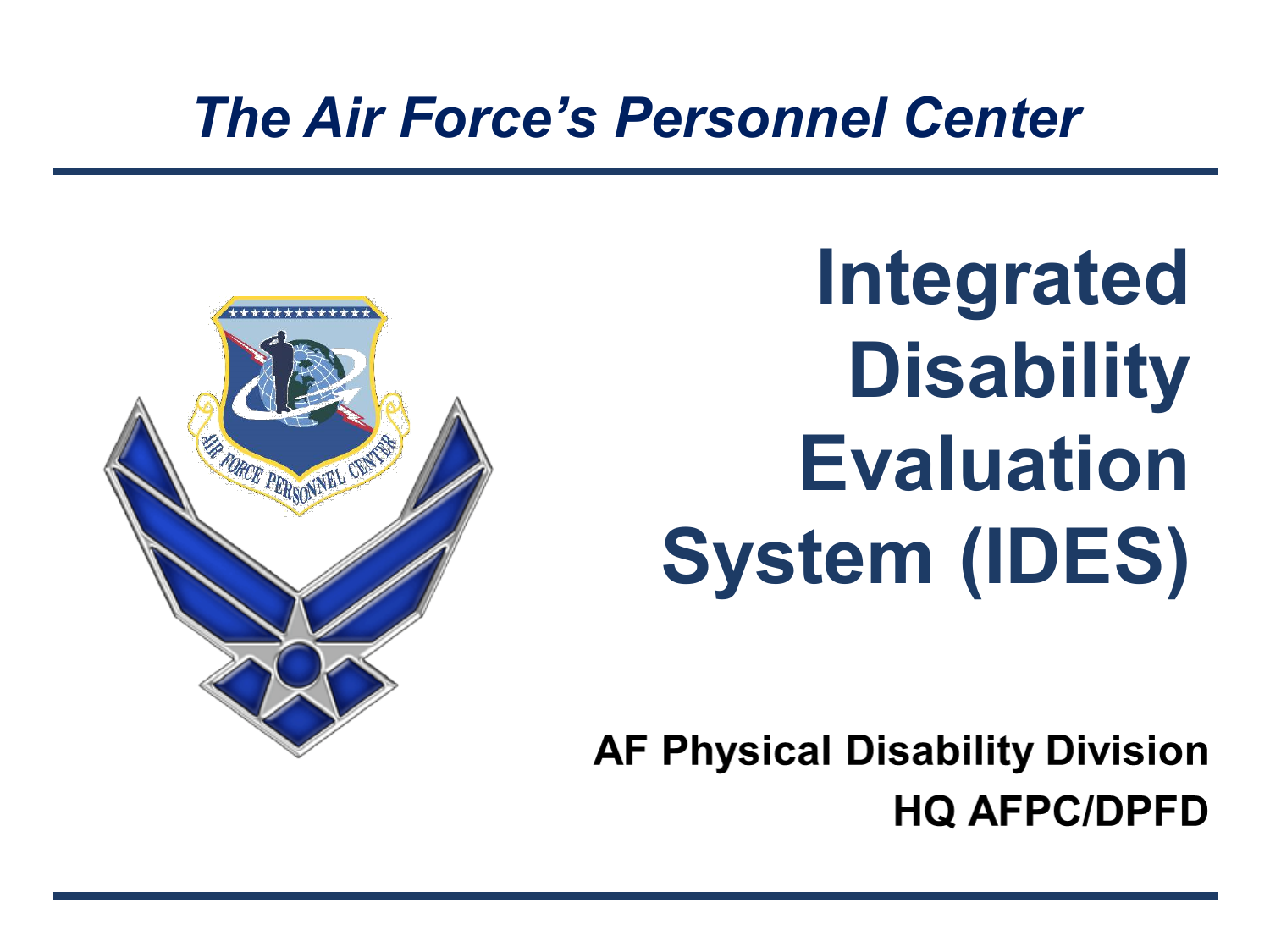



- **Purpose/Background**
- **The Process**
- **Possible Outcomes**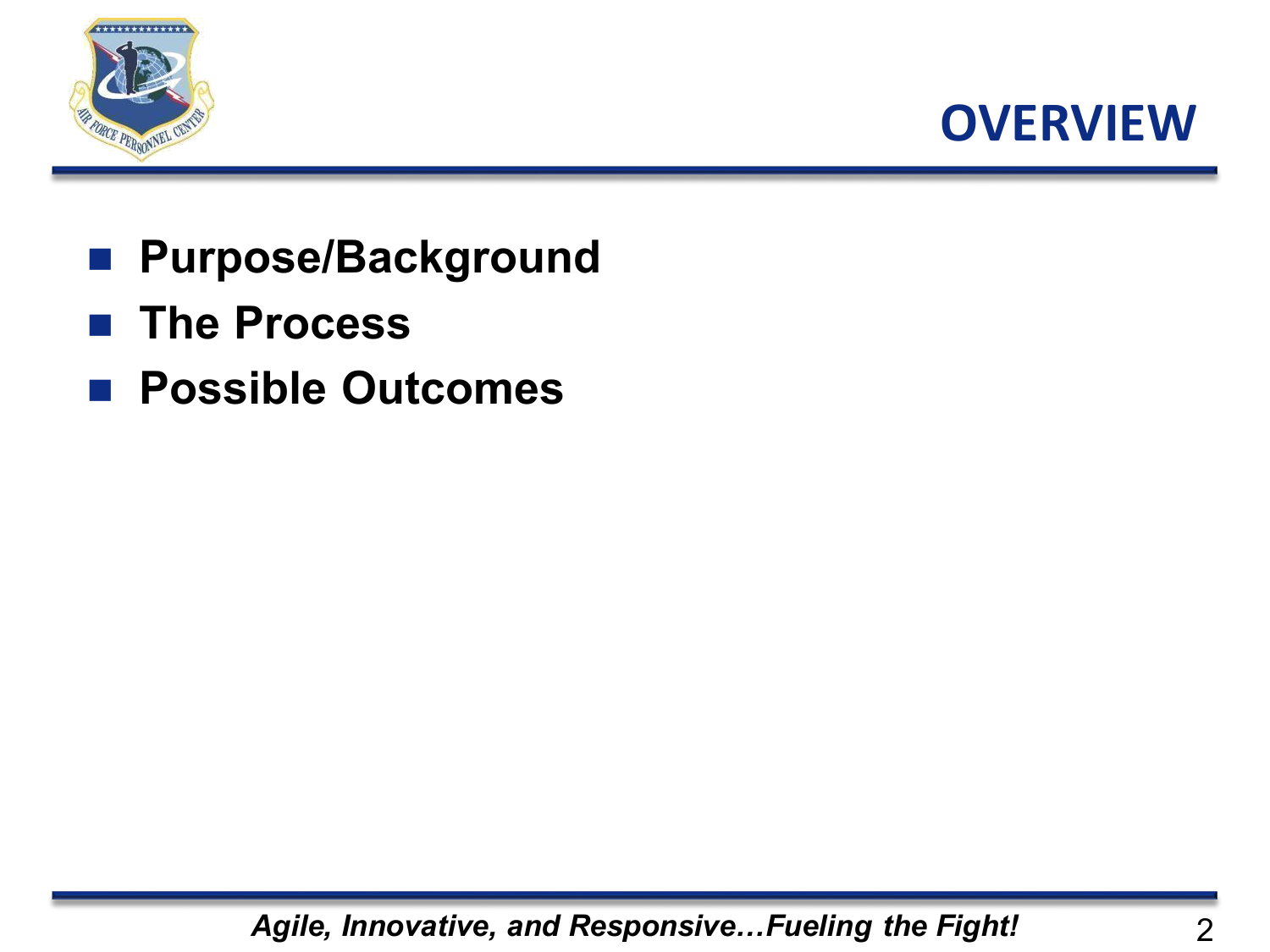

# **Purpose/Background**

- **Ensure a Fit and Vital force to accomplish AF mission**
- **Determine Fit or Unfit for Continued Service**
- **Determine Combat Relation (if any)**
- **Apply ratings from VA for unfitting conditions**
- **Adjudicate 4K+ AD/Guard/Reserve cases annually**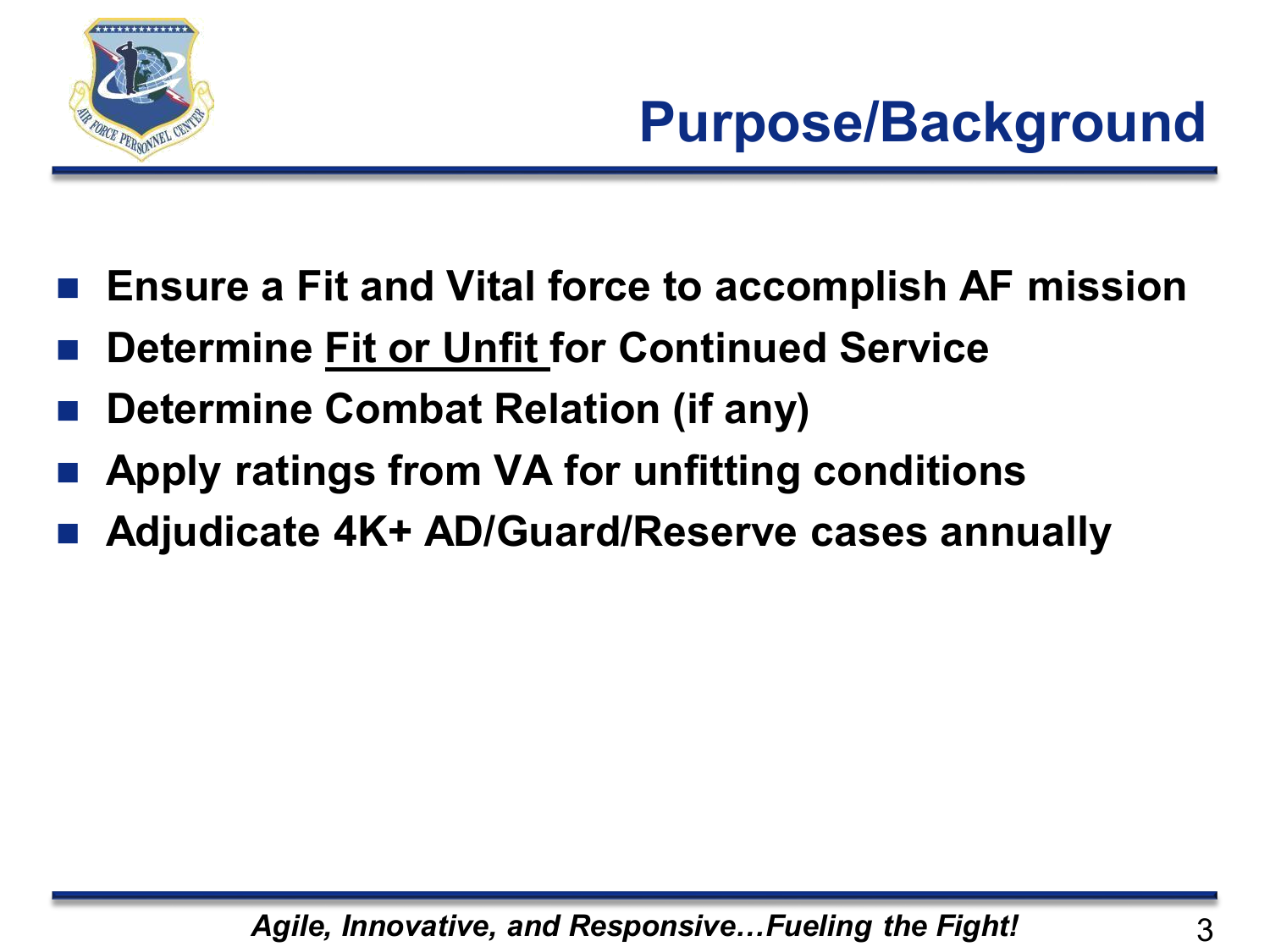

### **The Process**

#### Disability Roadmap: Wounded, Injured or Ill Airmen & Guardians



\*DES goals are established by DoD

*Agile, Innovative, and Responsive… Fueling the Fight!* 4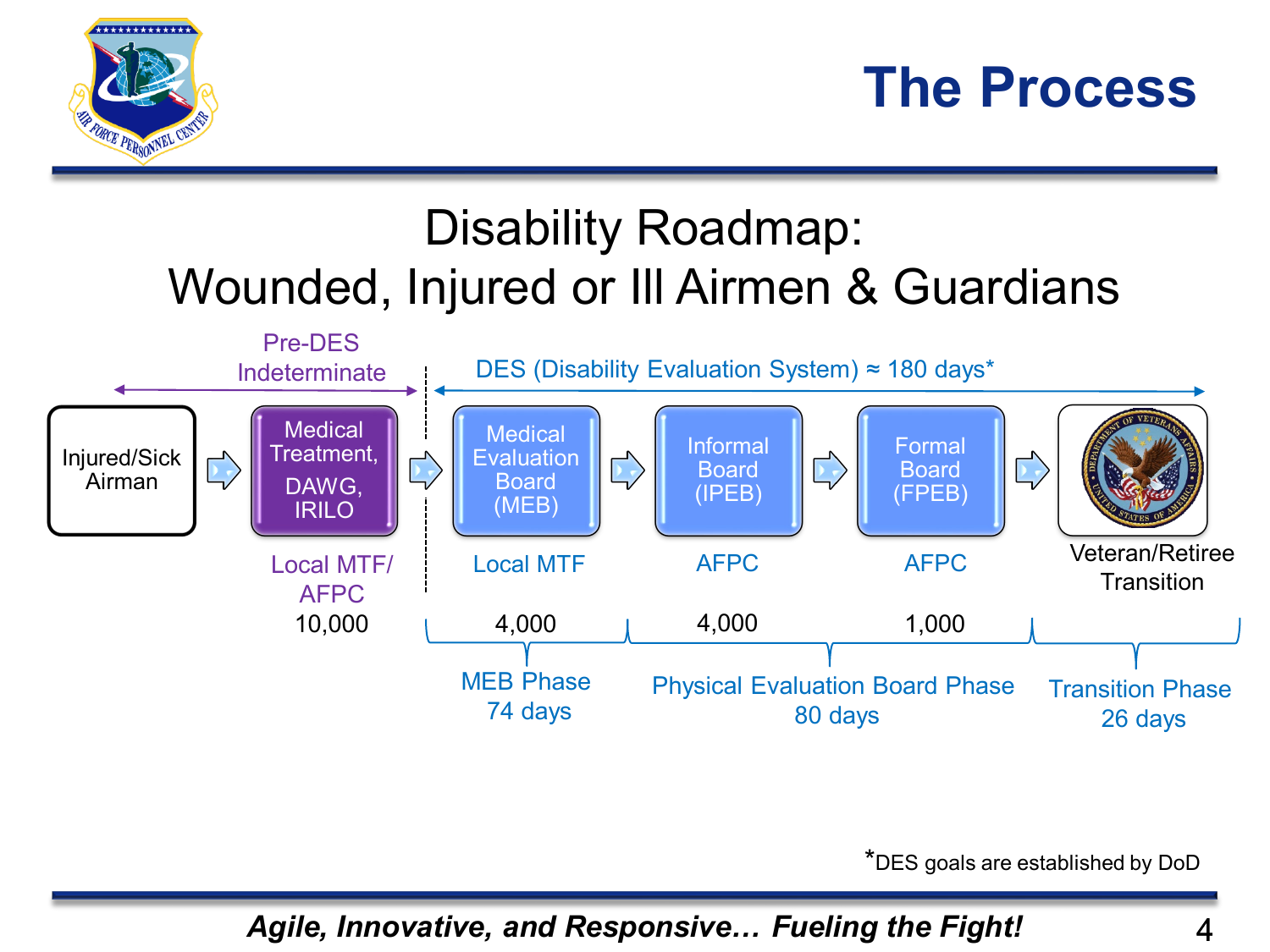

- **Return to Duty**
- **Discharge with Severance Pay** *(VA Rating of 0 – 20%)*
	- *Pay = Base Pay x 2 x Years of Service*
	- Personnel with 20 or More Years are Retired *Regardless of Rating*
- Medical Retirement *(VA Rating of 30 100%)* 
	- *Permanent Retirement if Condition(s) Stable*
	- *Temporary Retirement if Condition(s) Not Stable*
- Existed Prior to Service Separation: Less than 8 Years **and Condition Not Aggravated by Military Service**